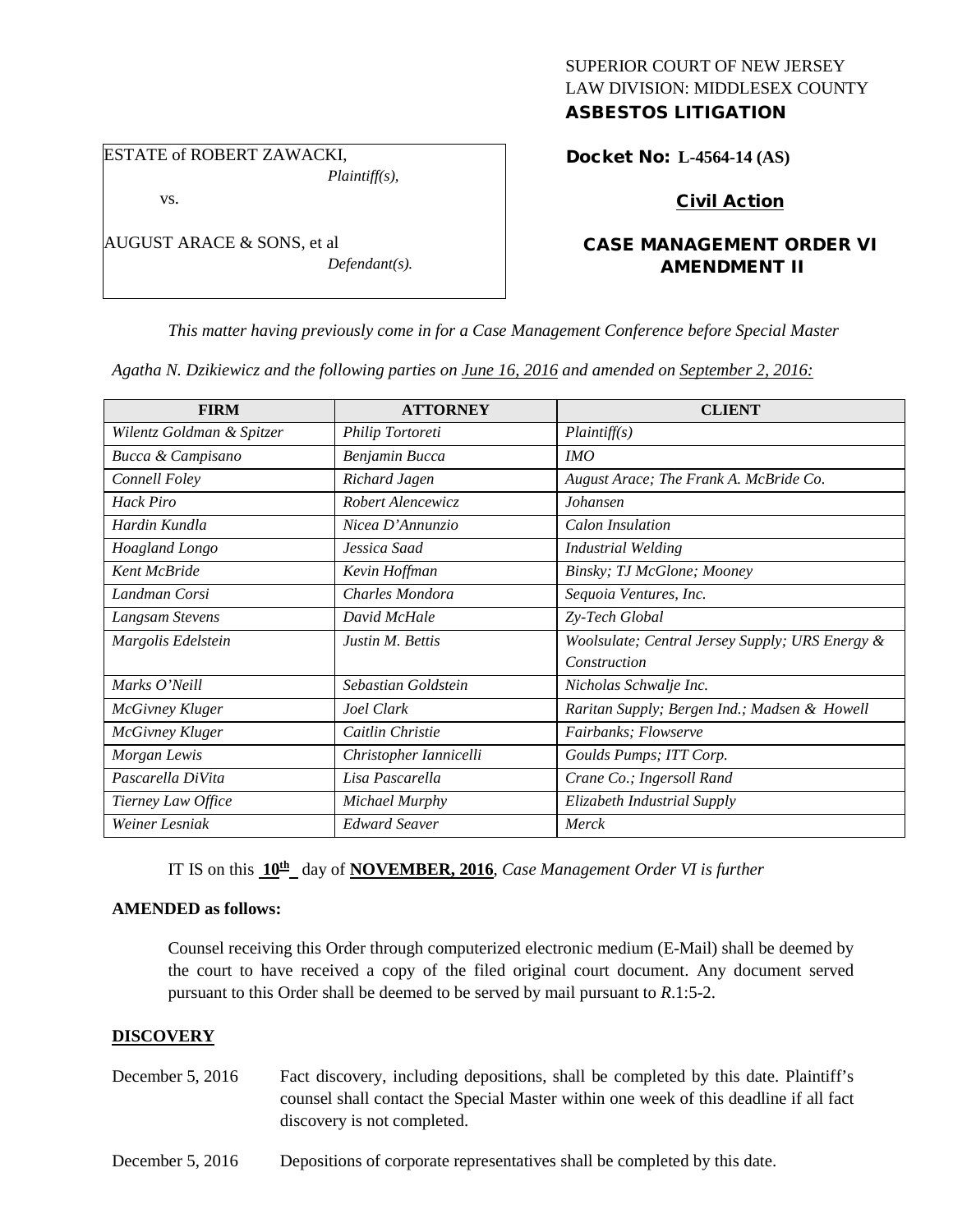## **EARLY SETTLEMENT**

December 12, 2016 Settlement demands shall be served on all counsel and the Special Master by this date.

## **SUMMARY JUDGMENT MOTION PRACTICE**

| December 16, 2016 | Plaintiff's counsel shall advise, in writing, of intent not to oppose motions by this date. |
|-------------------|---------------------------------------------------------------------------------------------|
| January 6, 2017   | Summary judgment motions shall be filed no later than this date.                            |
| February 3, 2017  | Last return date for summary judgment motions.                                              |

### **MEDICAL DEFENSE**

March 3, 2017 Defendants shall identify its medical experts and serve medical expert reports, if any, by this date. **In addition, defendants shall notify plaintiff's counsel (as well as all counsel of record) of a joinder in an expert medical defense by this date.**

#### **LIABILITY EXPERT REPORTS**

- March 3, 2017 Plaintiff shall identify its liability experts and serve liability expert reports or a certified expert statement by this date or waive any opportunity to rely on liability expert testimony.
- April 14, 2017 Defendants shall identify its liability experts and serve liability expert reports, if any, by this date or waive any opportunity to rely on liability expert testimony.

#### **ECONOMIST EXPERT REPORTS**

- March 3, 2017 Plaintiff shall identify its expert economists and serve expert economist report(s), if any, by this date or waive any opportunity to rely on economic expert testimony.
- April 14, 2017 Defendants shall identify its expert economists and serve expert economist report(s), if any, by this date or waive any opportunity to rely on economic expert testimony.

### **EXPERT DEPOSITIONS**

May 5, 2017 Expert depositions shall be completed by this date. To the extent that plaintiff and defendant generic experts have been deposed before, the parties seeking that deposition in this case must file an application before the Special Master and demonstrate the necessity for that deposition. To the extent possible, documents requested in a deposition notice directed to an expert shall be produced three days in advance of the expert deposition. The expert shall not be required to produce documents that are readily accessible in the public domain.

### **PRE-TRIAL AND TRIAL**

- February 2, 2017 The settlement conference previously scheduled on this date is **cancelled**.
- March 22, 2017 The settlement conference previously scheduled on this date is **cancelled**.

\_\_\_\_\_\_\_\_\_\_\_\_\_\_\_\_\_\_\_\_\_\_\_\_\_\_\_\_\_\_\_\_\_\_\_\_\_\_\_\_\_\_\_\_\_\_\_\_\_\_\_\_\_\_\_\_\_\_\_\_\_\_\_\_\_\_\_\_\_\_\_\_\_\_\_\_\_\_\_\_\_\_\_\_\_\_\_\_\_\_\_\_\_\_\_\_\_\_\_\_\_\_\_\_\_\_\_\_\_\_